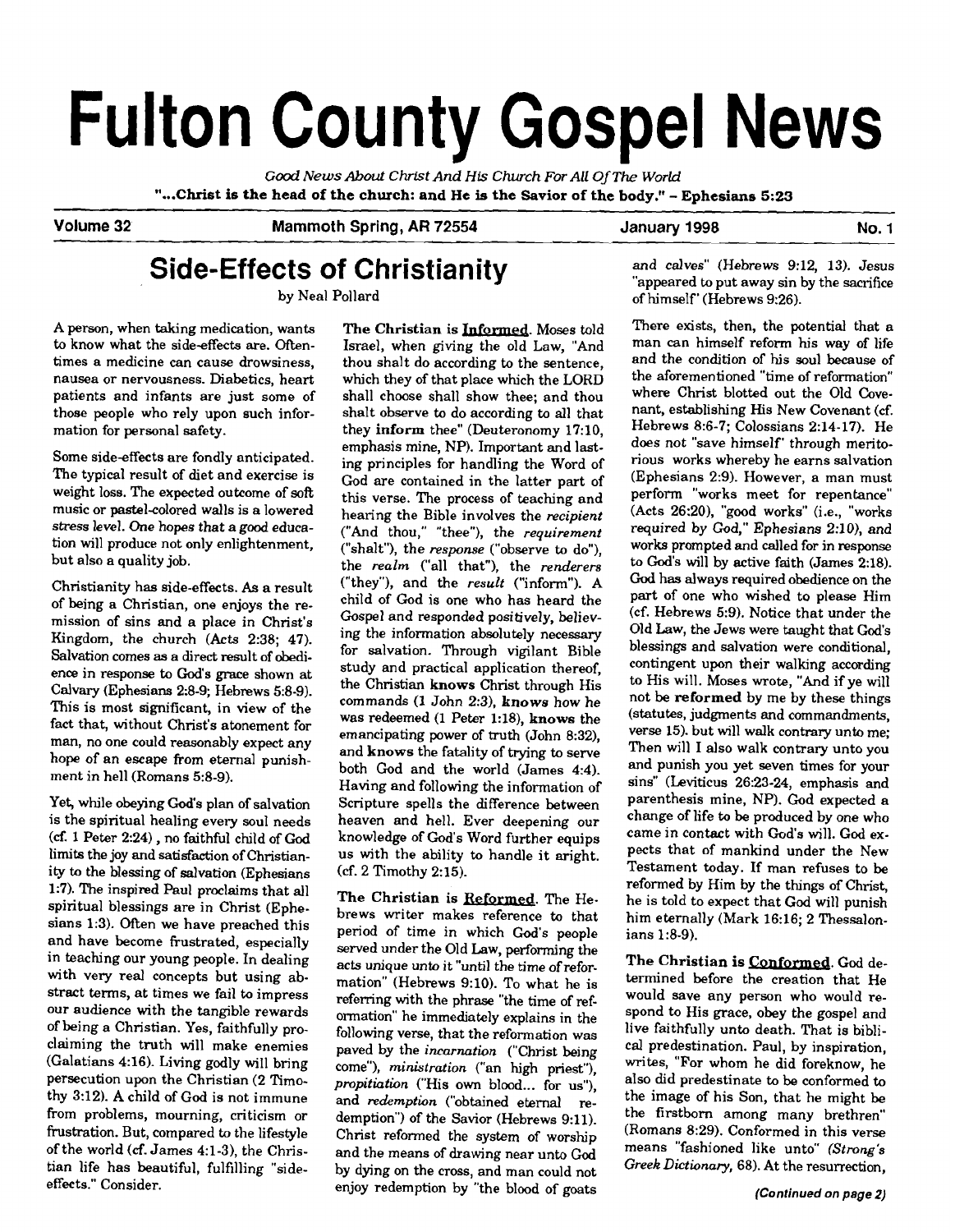#### **FULTON COUNTY GOSPEL NEWS USPS Publication # 211780**

... is a Periodical publication issued monthly by the Church of Christ at Third and Bethel (P.O. Box 251). Mammoth Spring. AR 72554-0251. POSTMASTER: Please mail all changes of address to the above address.

FCGN is mailed free of charge to any who care to receive it. We will be happy to add any names **to** the regular mailing list **If**  you send in a name we must have a complete address, including number **and** suet name, or R.R. or HCR number, plus box number, or a P.O. Box number and the NINE DIGIT **ZIP** CODE. This paper is supported by voluntary contributions for which we are grateful. Financial information will be furnished upon request. *Mail all* **address corrections or manuscripts to:** 

> **FULTON COUNTY GOSPEL NEWS**  *P.* 0. *Box 251*

*Mammoth* **Spring,** *AR 72554*  Ted **J.** Clarke ............................... EDITOR Phone ............................... (870) 625-3217 Fax ................................... (870) 625-3137 E-Mail .................... tedjc@mail.oci-i.com

#### **(Continued from page 1)**

our "vile body will be fashioned like unto His glorious body" (Philippians 3:21). In conversion, the same process (Gk. summorphos) occurs in the lives of all who conform themselves to the purpose of God (Romans 8:28). We are brought into the family of God, the churrh, through conversion. Almighty God becomes our Heavenly Father, Jesus Christ becomes our "elder Brother," and fellow-Christians become our brothers and sisters "in Christ." This elevated position and status whereby we no longer are in the dominion of Satan but in the family of the Lord is of eternal importance.

Through conversion to Christ, the Christian is "made conformable unto His death (Philippians 3:lO). One who becomes a child of God is "dead with Christ" (Romans 6:8; 2 Timothy 2:11) through baptism (Romans 6:4); is "dead unto sin" (Romans 6:ll); and "dead from the rudiments of the world" (Colossians 2:20). To enjoy eternal life, one must put to death a lifestyle devoted to and knowingly engaged in willful sin. This is possible through being conformed to the will and desire of God's Word.

**The Christian is Transformed.** Paul says, "And be not conformed to this world: but be ye transformed by the renewing of your mind, that ye may prove what is

that good, and acceptable, and perfect, will of God" (Romans 12:2). There is "change" involved in pleasing God. Christians change their focus from a self-centered to a Savior-centered one (Colossians 3:1-2). Christians change their priorities from "things" first to the Kingdom first (Matthew 6:33). Christians must change some friendships and their allegiances (James 4:4). Christians change their masters (Matthew 6:24). Christians change their hearts (Acts 3:19). The transforming power, of course, is in the gospel. It convicts and urges the change (Hebrews 4:12). Living daily according to the divine pattern causes this gradual, solidifying transformation (2 Corinthians 3:18). Truly, "handling the word of God" (2 Corinthians  $4:2$ ), "the truth"  $(4:2)$ , the "gospel" (4:3) causes that change in man which pleases the Lord. Throughout the New Testament, one is confronted with countless examples of men and women who, becoming and growing as disciples of Christ, were transformed into stronger, more confident, bolder, more zealous, peace-filled and joyous lights in the world of darkness which surrounded them (cf. 2 Corinthians 4:4-6). The same thing occurs today!

Obviously, this information, reformation, conformation and transformation is actually more than mere "side-effects." These traits are central to acceptable living for Christ. The idea with which we must be impressed is that becoming a child of **God**  means so much more than having past sins forgiven and having the confidence that sins are continually cleansed as one walks in "the light" (1 John 1:7). Christians are on this earth to make a difference in the Lord's church and in the world.

#### How are **we** doing?

P.O. Box 745 Mechanicsville, VA 23111-0745

*Somebody did a golden deed; Somebody proved a friend in need; Somebody sang a beautiful song; Somebody smiled the whole day long; Was that "somebody"you?* 

*If you are inclined to be impressed by those who appear to have it made, take another look at what it has ma& of them.*  -----

*The intellect directs, the emotions generate heart, and the will turns on the steam.* 

## **Trust In God**

**by David Macy** 

The American people are generally in a state of confusion. Unemployment, inflation, escalating violence, and many other factors have combined to create an atmosphere of fear and distrust. Where do we go from here? What does the future hold for the great **American** ship which **is already**  battered and leaking in some very vital places? No human being can accurately predict the future, but those who are God's true children and are trusting Him with all their hearts, know they have nothing to fear, no matter how troubled the waters become or how dark the sea. We, who have our hope set on the Lord, sail through all the storms into the safe harbor of God's love and providential care. **Praise** His Holy Name!

The righteous will be safe under the wings of the Almighty, no matter what the future holds. **God** is completely trustworthy, but there are some things which are not. One of these is man. The scandals which have involved some of the highest officials in our government in recent years, prove we cannot put our confidence. in men. "It is better to trust in the Lord than put confidence in man. It is better to trust in the Lord than put confidence in princes" (Psalm 118:8,9).

Human beings are feeble and often fickle, and even those with the best intentions are often unable to help in time of real need. "Yea, mine own familiar friend, in whom I trusted, which did eat of my bread, hath lifted up his heel against me" (Psalm 41:9). Judas Iscariot was a friend of Jesus, but he lifted up his heel against the Master by delivering Him to those who were seeking His life. Why are we inclined to trust our friends and other human beings more than we trust God? You probably have a friend you would trust with your business, your children and your estate after the shades of death have descended. Shouldn't you trust **God**  even more? Even our most trusted friends sometimes disappoint and fail us, but the Almighty will never fail to keep one of His glorious promises. "[Flor he hath said, I will never leave thee, nor forsake thee. So that we may boldly say, The Lord is my helper, and I will not fear what man shall do unto me" (Hebrews 13:5-6).

Really trusting God will make a tremendous difference in your life, if this is not already your daily practice. It will give a peace and security to your heart that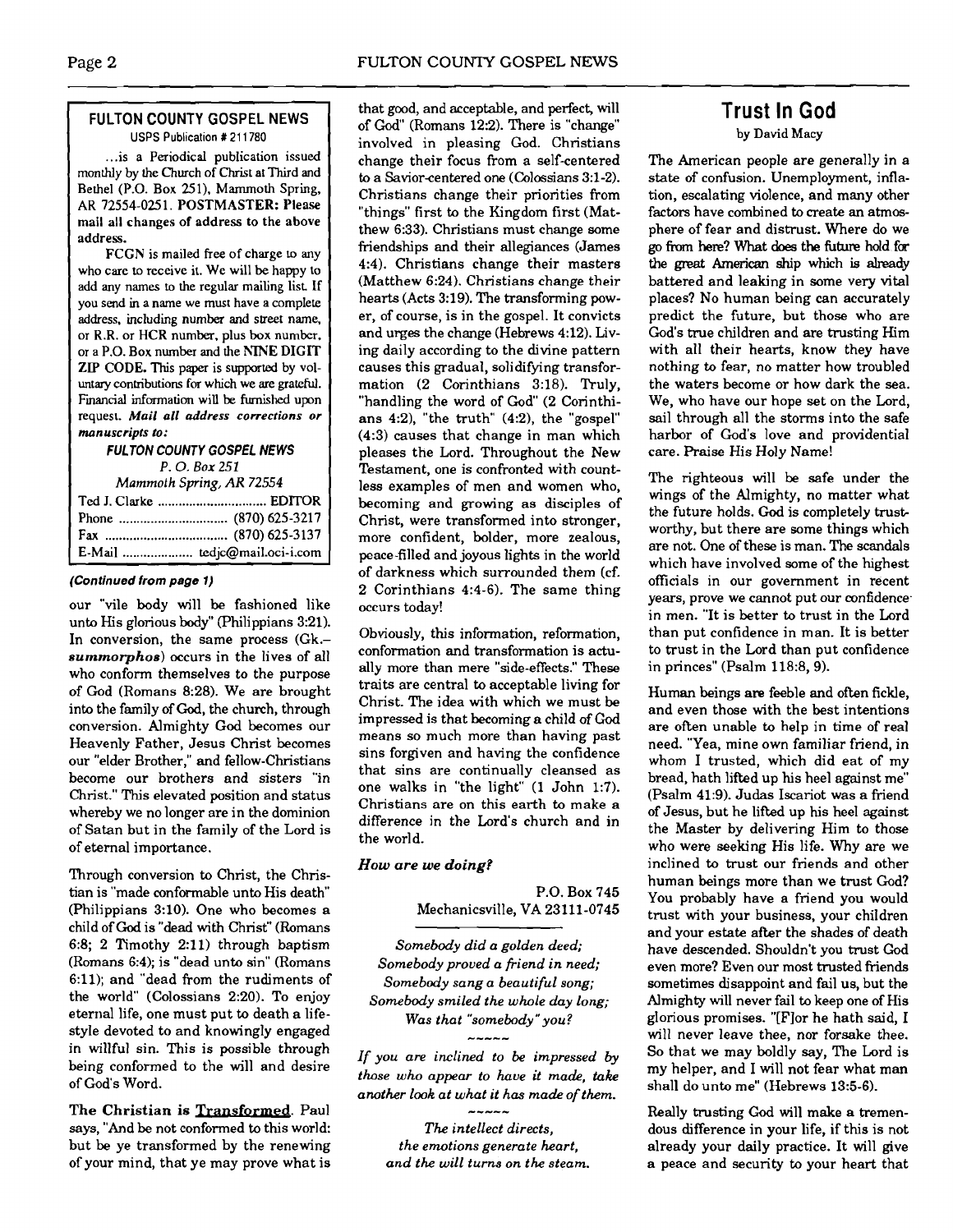it has never known before. Peace of mind is what the whole world is searching for, but few are finding it because they are searching in the wrong places. If they would turn toward God, they would be amazed at how quickly their search would become successful.

> P.O. Box 126 Blue Ridge, GA

## **Rooted and Grounded in Love**

by Ed Allard

One of Paul's prayers for the Ephesians was for them to be rooted and grounded in love (3:17). We are to love God with all of our being (Matthew 22:37). We can only learn what "agape" love is, from God, who is love (1 John 4:16). God's revelation is the only source from which this can be learned. This means we must learn and love God's word. We cannot love **God** with all of our being without loving God's word with all our being. That's how important loving God's word is. If one does not love the Bible as the word of God, he is not going to love the God of the Bible. He will create and love a god of his own imaginings. If he does not love the Bible as the word of God he will not love the church of God. He will love a church of his own or someone else's invention. To be rooted and grounded in love, we must be rooted and grounded in love for what God has taught concerning Himself, our salvation, the church, sin, and how we are to treat others.

This is the root of the problems we face to**day** in the church. Those who are seeking to change God's church into a denomination and those seeking to follow the practices of the denominations, simply do not truly love the word of God. Not loving the Bible, they do not believe the Bible. This is why they do not follow it. This is why they feel free to add to, take from and change what God has said. They are not rooted and grounded in love.

But I must include a word also to those of you who have relegated God's word to insignificance or a small corner of your life. For you the Bible comes after T.V., after the newspaper, after nearly everything in daily life, and certainly only when it does not get in the way of something else. Are you seeking to love God with all your being? Will He be satisfied with less?

> P.O. Box 564 Monticello, GA 31064

## **The Fall of Sodom**

#### **by Max** Pattcrson

Sodom, Gomorrah, and the cities of the plain were so thoroughly destroyed, there was hardly a trace of the city left. So vile were its sins that the city of Sodom has one of the worst sins named after it. Ordinarily, we associate Sodom's iniquity with sexual license and immorality. In Ezekiel 16:49, 50, Ezekiel identifies at least five reasons for Sodom's fall:

Ezekiel mentions pride. Prov. 16:18 says that "pride goes before destruction," and it is certainly true in this case. There is a strong temptation for us to be proud of wealth, know-how, race, social status, etc. Beware! Pride brings misery, shame, failure and disobedience. Pride is a sin against God, and it can be a factor in our destruction the same as it was in Sodom's.

Fullness of bread is the second thing Ezekiel mentions. Sodom was on the fertile plains. Its soil produced abundantly. The tables of the people were loaded with food. One would think with such abundance, no one would go hungry. The opposite was true. The needy were ignored. Beware, lest the same happen to us who live in a mighty land and have such an abundance of blessings. There are many examples of those with abundance ignoring the needy. Consider the rich man in Luke 16.

Abundance of idleness. My mother used to tell me "idleness is the devil's workshop." It is interesting that the worthy woman of Prov. 31 ate not the bread of idleness. Beware, lest we be idle, and not busy in the work of the Lord as was Sodom.

Sodom failed to help the helpless. Sometimes people are too busy being a glutton to hear the cries of the widows, fatherless and the poor. Our New Testament teaches us that pure religion is meeting the needs of the fatherless and the widows in their afflictions, James 127. Woe to those like Sodom. who shut up bestowing mercy on others who do not have this world's goods. John asks, "How dwells the love of God" in such people? 1 John 3:17, 18.

Finally, there were the abominable acts. When I think of the conditions surrounding Sodom, I think of our own country. Homosexuals openly flaunt their wickedness, and some newspapers, magazines and talk shows are getting dangerously close to Sodom, and others, without a doubt, have already embraced

the same degree of wickedness.

Paul said, "For this cause God gave them up unto vile affections: for even their women did change the natural use into that which is against nature: and likewise also the men..." Romans 1:26, 27. How could one miss the warning in the explicit command, "You shall not lie with mankind, as with womankind; it is an abomination"? Lev. 18:22 and 20:13.

Thus the complete fall and destruction of Sodom. Let us not think that the same thing cannot happen to us. These Old Testament events were examples (1 Cor. 10:12), and were written for our admonition and learning (Romans 15:4). Will we learn the lesson?

> 1037 W. South St. Neosho, MO 64850

*Remember, let your wardrobe include a bright, pleasant expression A ready smile makes a fashionable accessory.* 

*Thank God for holding you in the palm of His hand* - *a hand that is both gentle and strong.* 

#### **CONTRIBUTIONS**

#### **CHURCHES**

| Lowell Chruch of Christ  \$50.00<br>Springfield Ar.           |  |
|---------------------------------------------------------------|--|
|                                                               |  |
| Mammoth Spring, Ar.<br>Church of Christ, Garfield, Ar.  35.00 |  |
| Church of Christ, Moody, Mo.  25.00                           |  |
| Church of Christ, Thayer, Mo.  200.00                         |  |
| Church of Christ, Clarkridge, Ar.  75.00                      |  |
| Church of Christ, Bakersfield, Mo.  25.00                     |  |
| Dellhalf Church of Christ, Myrtle, Mo.  25.00                 |  |
| Church of Christ, Elizabeth, Ar.  25.00                       |  |
| Jeff Church of Christ, Thayer, Mo.  25.00                     |  |
| Church of Christ, Viola, Ar.  15.00                           |  |
|                                                               |  |

#### INDIVIDUALS

| Nathaniel Beard, Ava, Mo.  \$25.00        |       |
|-------------------------------------------|-------|
| Charles Tostiag, Trenton, Mi.  30.00      |       |
| R. C. McCourt, Searcy, Ar.  25.00         |       |
| Hayden Estes, Ash Flat, Ar.  25.00        |       |
| M/M Herman Hudson, Terrell, Tx.  50.00    |       |
| Artie Ball & Frances Stevens  25.00       |       |
| Apple Valley, Ca.                         |       |
| Gertrude Allende, Viola, Ar.  10.00       |       |
| M/M Walter Johnson, Harrison, Ar.  25.00  |       |
| Troy Nicholson, San Antonio, Tx.  20.00   |       |
|                                           |       |
| M/M David Boshers, Pearland, Tx.          | 37.00 |
| M/M James Bowers, E. Gadsden, Al.  5.00   |       |
| Ann Wilson, Hot Springs, Ar.  20.00       |       |
| M/M Ralph Willoughby, Lebanon, IL.  5.00  |       |
|                                           |       |
| Darrel Knote, Chadron, Ne.  35.00         |       |
| M/M Gerald Heck, Granite City, IL.  20.00 |       |
| Nellie Crews, St. Louis, Mo.  50.00       |       |